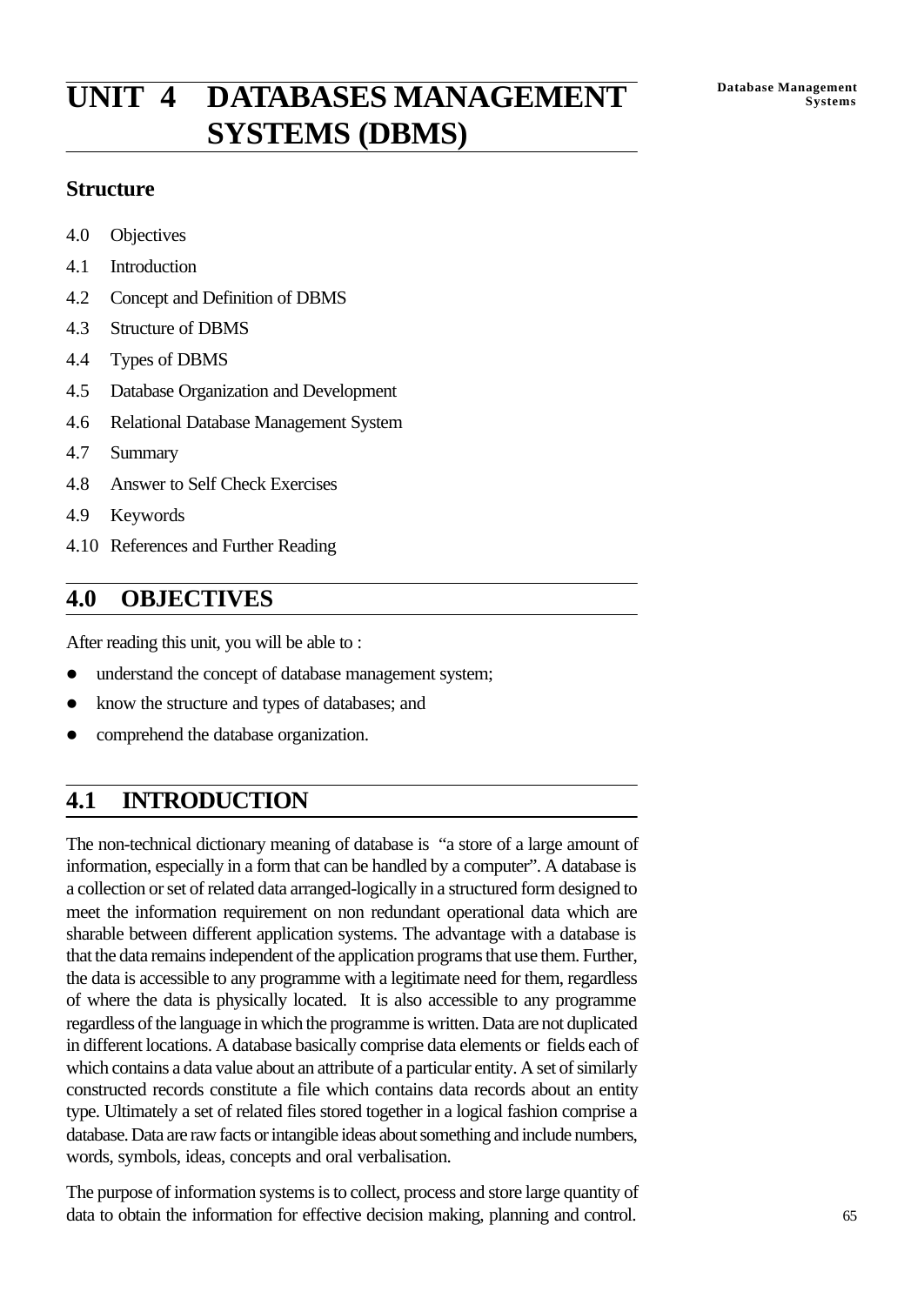**Types of Information Systems** Moreover, in most organizations for reasons of volume, complexity, timing and computational demand, this collected data must be organised in a manner to serve a variety of user's information request.

> Data that stored in a database generally fall into a data hierarchy made up of categories: These categories in the hierarchical order are : Fields, Records, Files and Database



At the lowest level data is organized into fields. A field represents a subject data item, e.g., in case of bibliographic data for books, we have Author Field, Title Field, etc. Fields are made up of individual letters, numbers or symbols. Once characters are joined into a field, then the field is treated as a Unit.

e.g. Ashok Kumar Singh = Author Field

**Record** is made up of a set of related fields. A record can contain either one field or a number of fields, for example a record for a book may contain- Author Field, Title Field, Imprint Field, Edition Field, Collation Field etc. So for each book we may have a separate record.

**File** is a set of related records. A file may contain as few as one or as many as millions of records.

**Database** is the highest in the hierarchy. A database is a collection or set of related files.

Historically, files came before database. Though database represents a step forward from files, they are in fact constructed from files.

Due to intrinsic advantages of database as mentioned earlier, the database organisers are willing to pay for the cost of creation and maintenance of database. An organization that uses database rather than files can save time and money in developing the application program. It can exploit the data more efficiently, since they are easier to get it. In a database, the data is organized into Record (logical) and Record (physical). A logical record consists of more than one data elements or fields among which some logical connection exists. The contents of the field represent a set of qualities or attributes about the particular real world entity represented by the record and the logical connection among the data elements or field is maintained by their physical representation or the data structure within the storage medium. The physical record is a basic unit of data which is read from or written on the storage medium by a single input/output command to the computer. One physical record often contains multiple logical records or segments. The data file is a collection of one type of stored records or interrelated data that are treated as unit and kept on a secondary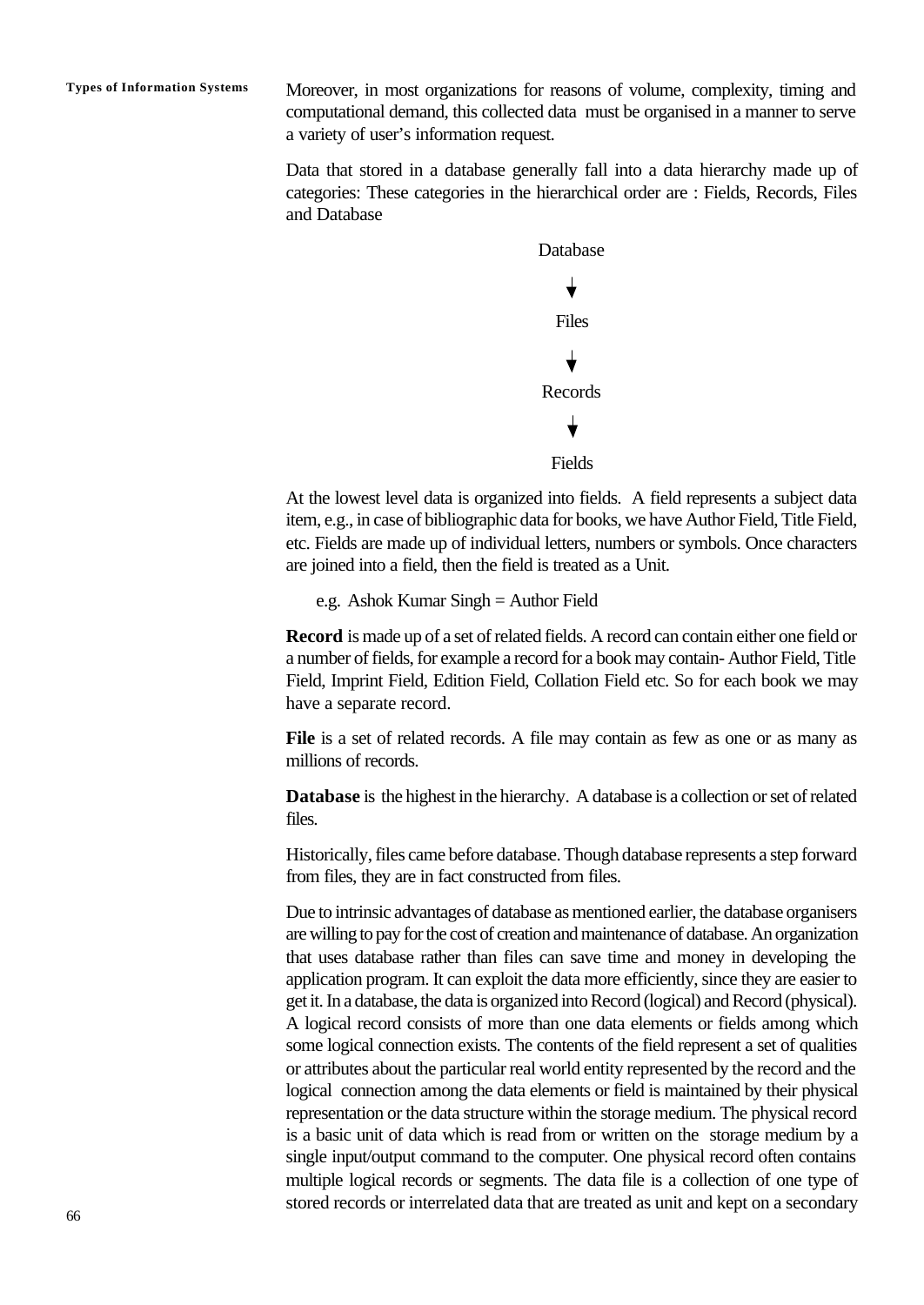computer storage device. A set of similarly constructed records comprise a file. Physical storage area containing data could be program or group of data or records managed as a single unit by the operating system of a computer. A given physical file can be accessed in a wide variety of ways.

The records can be located in a storage medium randomly or directly, i.e., independent of the location of any other record in the file. This type of organization is called direct physical file organization or random access file. When a file is maintained on a sequential or random storage device in sequential access mode then it is called a sequential file. The searching of data or data records is generally through an index. The input to the index file from each record is very important. The operation of creating an index file from a master file is referred to as inversion and files with indexes are often called inverted files.

A database concept has traditionally evolved from file-processing or management system. It is a collection of related and cross referred files designed and created to minimise the repetition of data. These integrated files are part of the overall database system including the specialized software called the database management system (DBMS), which allow data records to be created, accessed, updated, deleted and retrieved. With the evolution of the database system and concepts, the same physical data could be viewed in different logical ways by different applications. The database management system bridges the gap between the logical file description and the physical organisation of database.

# **4.2 CONCEPTS AND DEFINITION OF DBMS**

Database management system (DBMS) is a programme, that makes it possible to create, use and maintain a database. When DBMS is used, the users need not be concerned about the way data are organised or retrieved from the direct access storage device or the particular file from which the data are obtained.

The database management system (DBMS) can be defined as an integrated set of programmes that serve as interface between application programmes and a set of coordinated integrated physical files called a database. It provides access to the organized group of data or data records for purposes of searching, manipulating and reporting. The management of a database involves both definition of structure for the storage of data and the provision of mechanisation for the manipulation of data. Therefore any database management system uses two languages a data definition language (DDL) and a data manipulation language (DML)

The main role of data definition language is to :

- Describe schema and subschema
- Describe the fields in each record
- Indicate key words
- Provide for logical and physical data independence
- Provide means for associating record.

The function of data manipulation language is to provide the machines the information for data manipulation, such as creation, updating, deletion, replacement, retrieval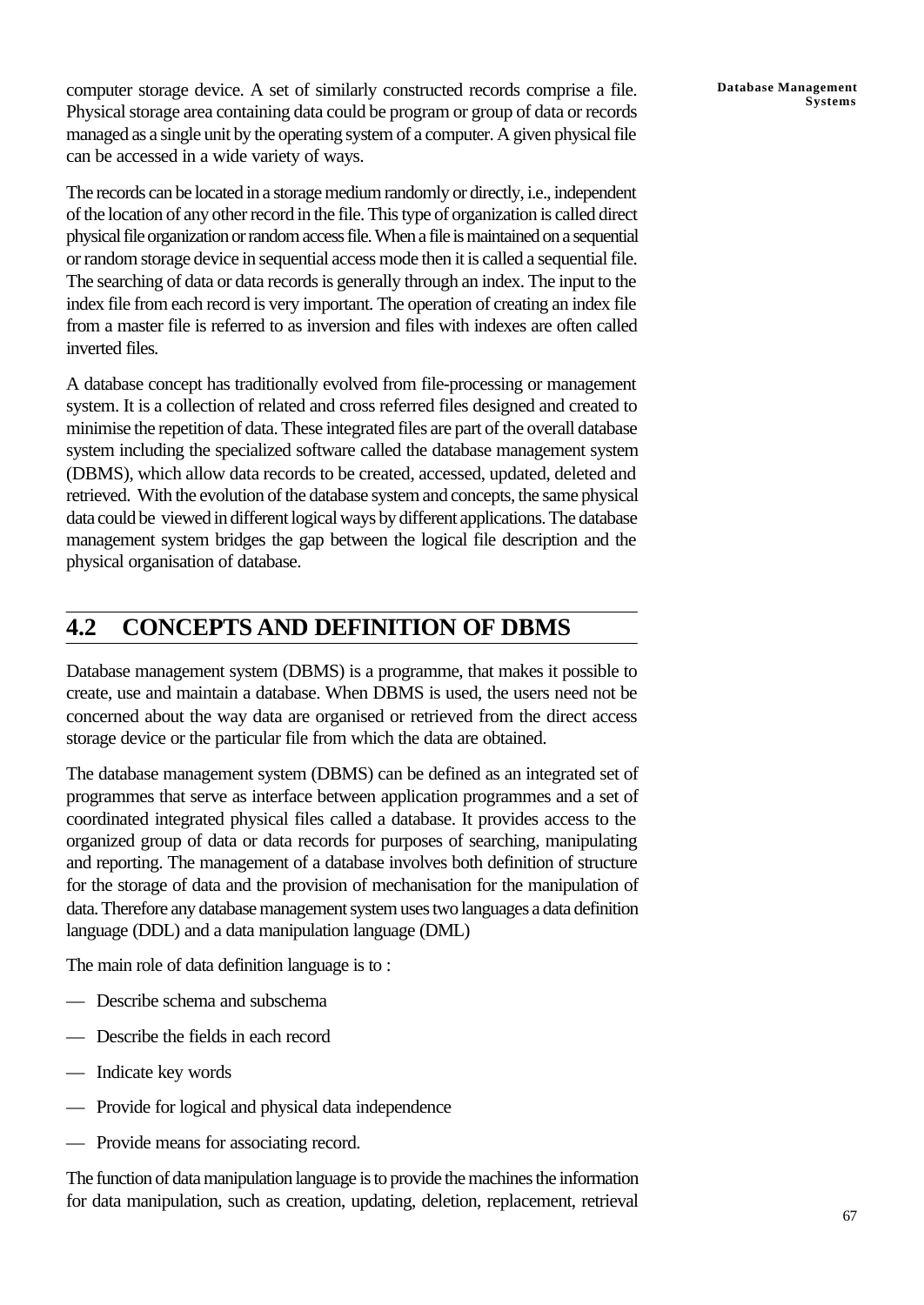**Types of Information Systems** and sorting of data or records. It also enables the user and the application programmes to process the data using logically meaningful data names rather than physical storage location. It also allows the user of the application programmes to be independent of physical data storage and maintenance. The DML also provides for the use of logical relationship among the items. Besides DDL and DML, there is a query language for the users of database. In brief, the DBMS will comprise the following modules to operate on the central database :

- a) Data Definition Language (DDL), a mechanism for organising and structuring the database and defining the data elements.
- b) Data Manipulation Language (DML), used by programmers to manipulate data, often used in conjuction with a high level language.
- c) Query Language, for users of the database who need answers to their question
- d) a report writer for producing printed customised report.
- e) a data input system.
- f) a communication system to support a number of on-line areas.

The database approach to library automation can be explained with the help of a diagram:



**Fig. 1: Database Approach to Library Automation**

#### **Advantage of a DBMS**

A complete database management system separates the definition of data from the programme that accesses it. This concept of data independence is one of the key advantage of a database management system. The lack of data independence from traditional approaches to progarmming also creates a significant maintenance problem. As programmes are changed to reflect changing conditions or request from users, all the programmes in a system that access the files have to be altered. At a minimum, the record description in the programmes will have to be changed. It may also be necessary to make modifications in the programme themselves to process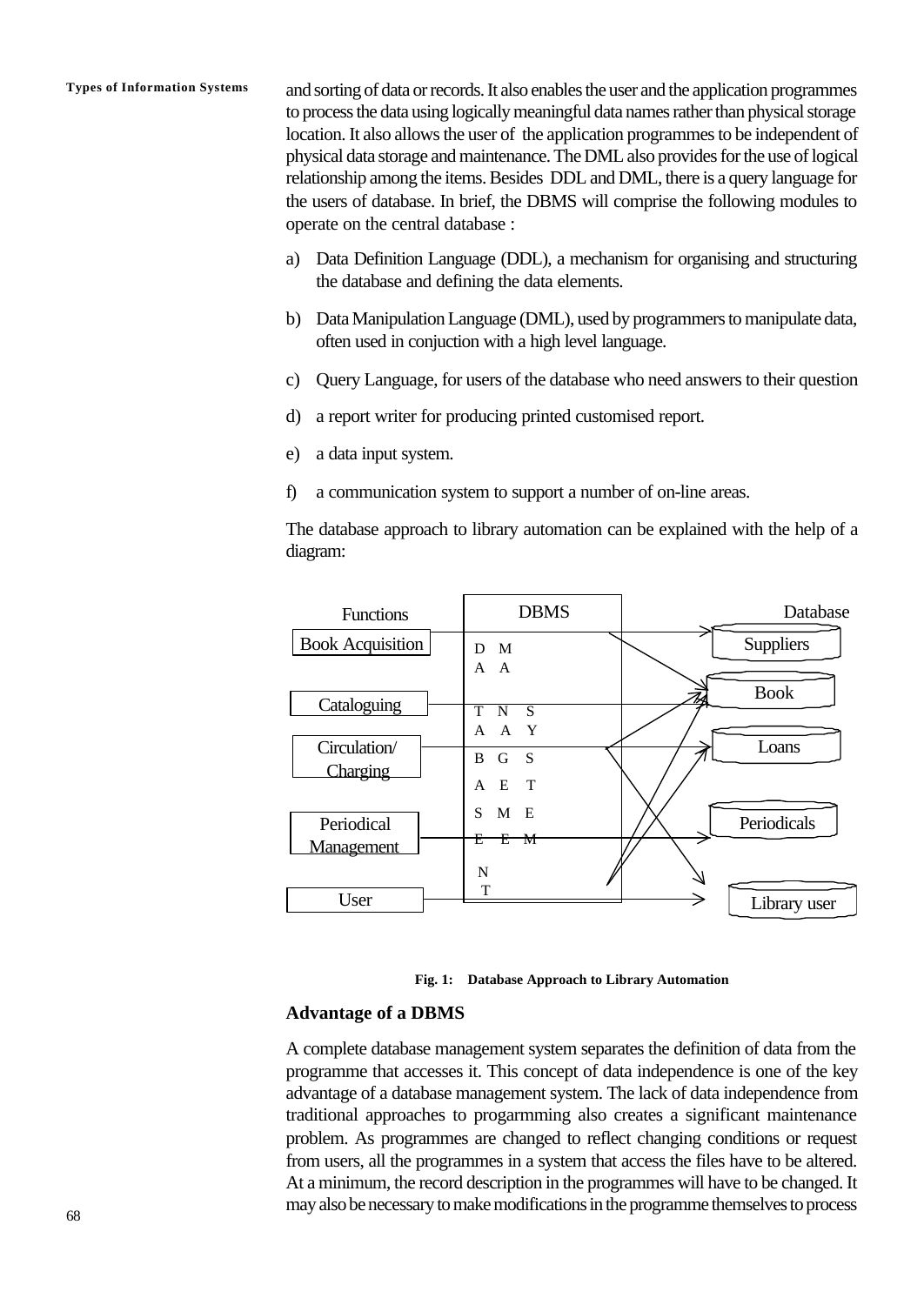added data. With a database management system only programmes that access the actual fields altered are generally affected by a change. Programmes that do not use the altered fields do not usually have to be changed. As a result, we have gained some independence between the data and the programmes that access those data. This kind of data independence is the essence of the database concept.

The main functions and the design objectives and benefits of the database management system are: (i) Integration, (ii) data independence, (iii) data retrieval, analysis, modification and storage, (iv) privacy, (v) integrity controls and recovery methods, (vi) compatibility, (vii) concurrency support, (viii) support of complex file structure and access paths.

**Database Management**

**Systems**

The overview of the database management system is given below :



# **4.3 STRUCTURE OF DBMS**

The conceptualisation of the database management system starts with the definition of the schema. A schema is a formulation of the schema in the language interface offered by a DBMS. A schema comprises two parts :

- i) a logical schema and
- ii) a physical schema.

The logical schema is concerned with exploiting the data structure offered by a DBMS in order to make the schema understandable to a computer. The physical schema, on the other hand, deals with the manner in which the conceptual database shall get represented in the computer as a stored database. It can be said that there is no straight forward step by step procedure to be followed in arriving at the conceptual schema. It is not surprising, therefore, that two different people looking at the same universe of discourse may end up with different conceptual schema or even the same person looking at a given universe at two different times may produce two different schema.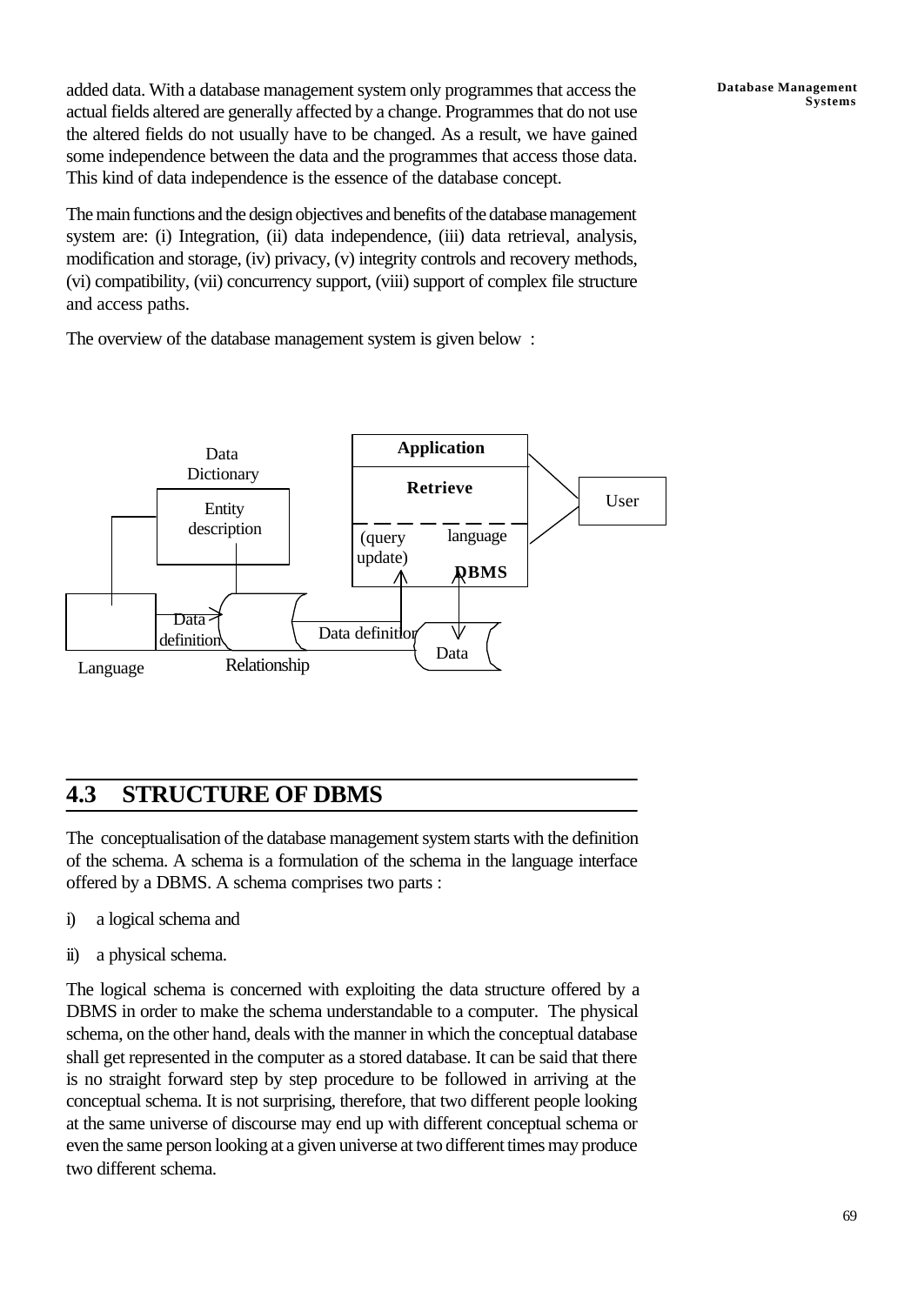

#### **The conceptual schema should have the following properties :**

- It should correspond well with the real world of which it is a model.
- It should capture as precisely as possible the information content of the real world.
- It should be complete.
- It showed be possible for the conceptual schema to support different external schema as per the requirements of the users of the information system.
- The representation of conceptual schema should be stable in order to make the specification of both, the logical schema and the physical .



Schema easy for the DBA. In terms of schema, the DBMS has a three-level architecture. The first level structure of DBMS is the external level which refers to the way the users view the data. The external level is also called sub-schema. A user may be interested in a small portion of the database which will form his external view. The architecture of a DBMS is illustrated in figure 2.

The second level conceptual schema represents the total information content of the database. It gives a global or integrated view of the database. The third level of the architecture is the internal schema. The Internal view describes how the data is actually stored and managed on the storage media. It specifies what indexes exist, how fields are represented and the physical sequence of the stored records. The internal schema is built up using the internal DDL. The conceptual/internal mapping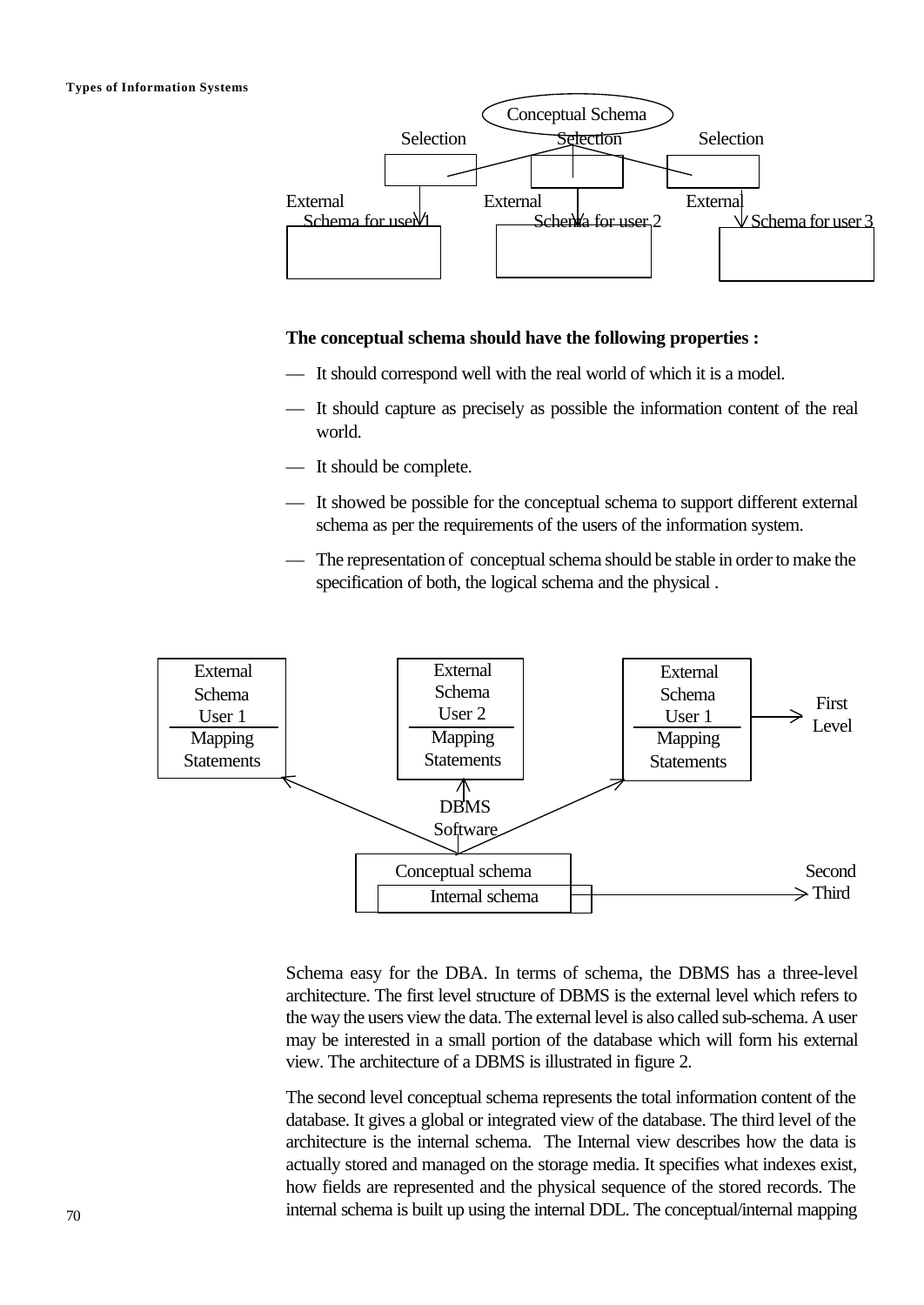statements ensure physical data interdependence. The mapping components between internal schema and secondary storage device, i.e., direct access storage device (DASD) is called access method.

Thus designing of efficient and effective database structure has led to the identification of three distinct planes or levels of data abstraction and description. These three levels are :

- i) External or users view level.
- ii) Conceptual schema level.
- iii) Internal or physical level.

The conceptual schema is machine and application software independent description of total database. The term schema is used to mean an overall chart of the entire database. The conceptual schema might be regarded as an overall logical database description. The model of conceptual schema or model base has to be as stable as possible.

### **Data Models**

In a database the data is usually logically and physically organised according to some data model. A data model is a collection of conceptual tools for describing data, data relationship, data semantics and data constraints.

The data base generally structure their data on the basis of one of the following four data models :

- i) Relational data model
- ii) Network data model
- iii) Hierarchical data model
- iv) or a combination of these three or some subsets of these three models.

The hierarchical or network data models have been in use since the early 1960s, whereas the relational model was proposed as a modeling structure in the early 1970s. The difference between these three data models is the way they represent the relationship of entities or their attributes. These models make use of three database constraints-simple sequence relationship, hierarchical relationship and network relationship.

### **Internal Schema**

The physical organization and layout of the database on the storage device is called the internal view. The internal view is represented by means of the internal schema, which not only defines the physical structure of the stored database, but also specifies the methods that may be used to locate the logically related data records, insert new record and delete records.

## **4.4 TYPES OF DBMS**

The DBMS can be classified from different perspectives. But the DBMS is classified according to the way they present data to the user. But it is important to stress that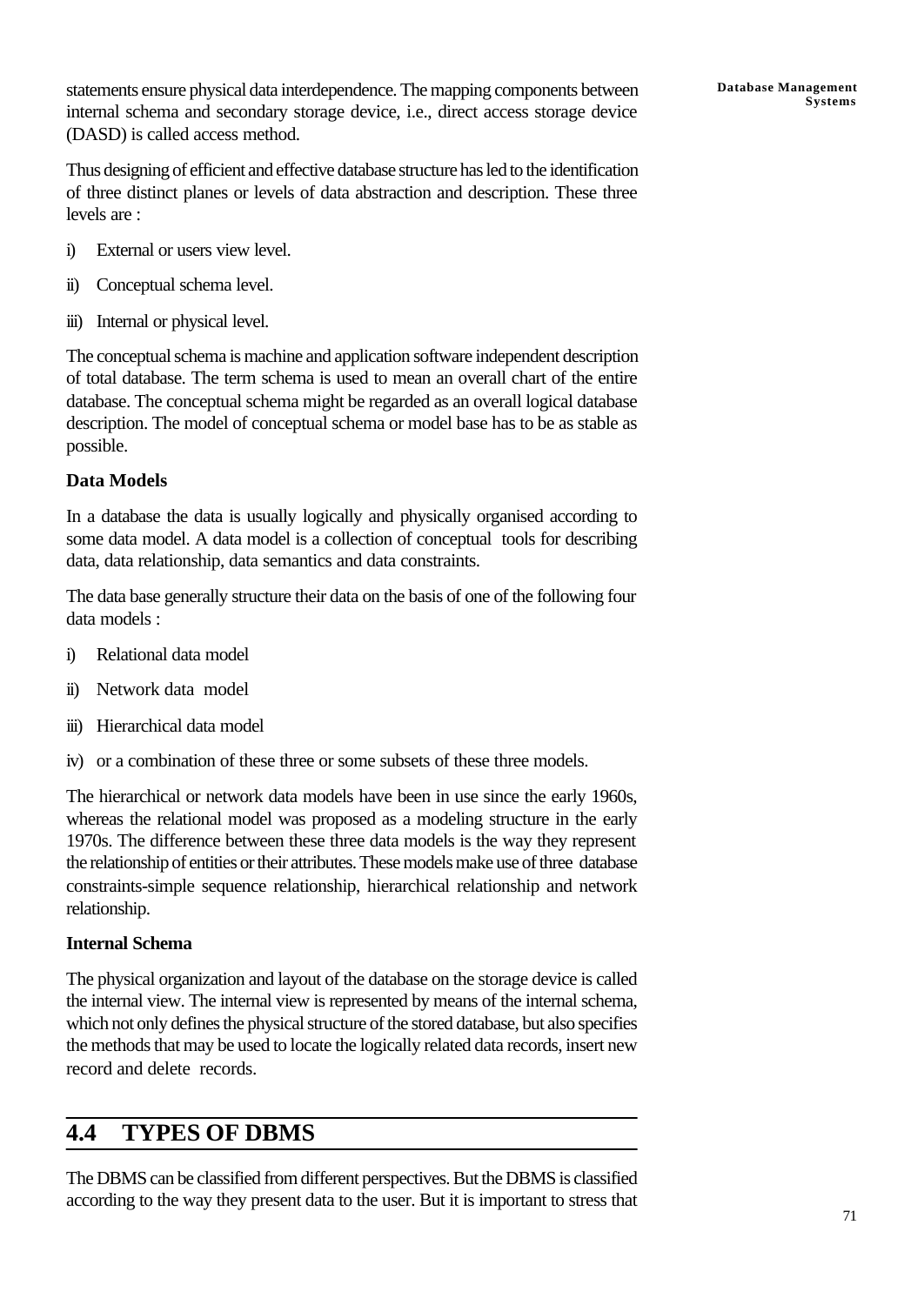**Types of Information Systems** the way data are presented to the user does not bear any resemblance to the way the data are actually physically stored. On the basis of the data structure models, the DBMS are generally of three types :

- i) Hierarchical DBMS
- ii) Network DBMS
- iii) Relational DBMS

The hierarchical DBMS is the oldest of the three types. In this the data is structured in such a manner that each element is subordinate to another in a strict hierarchical manner. The hierarchical relationship between data elements or records is similar to genus-species, parent-child relationships. The relationship between the two data elements or records in a hierarchical relationship is therefore one of super and subordinate relationship. The advantage of such DBMS is simplicity.

#### **Entities**



### ii) **Network DBMS**

In a network DBMS, the network support n:m relationship. A network can be a hierarchy but hierarchy cannot be a network.. Defining a network style of database requires considerable skill and planning and changing such system is difficult.



The network structure

Further if the original designer who is familiar with the relationship is not available, then maintenance and change can consume a considerable number of man-hours .

#### iii) **RDBMS**

Relational DBMS have been evolving since the relational data model was proposed in 1970 by Edgar F Codd of IBM. The relational model is a radically different approach to the problem in that it concentrates on simplifying the view of the database into one made up of flat tables. The data are organised in two dimensional tables as given below. Such tables are easy for a user to develop and understand. The name is derived from the fact that each table represents a relation.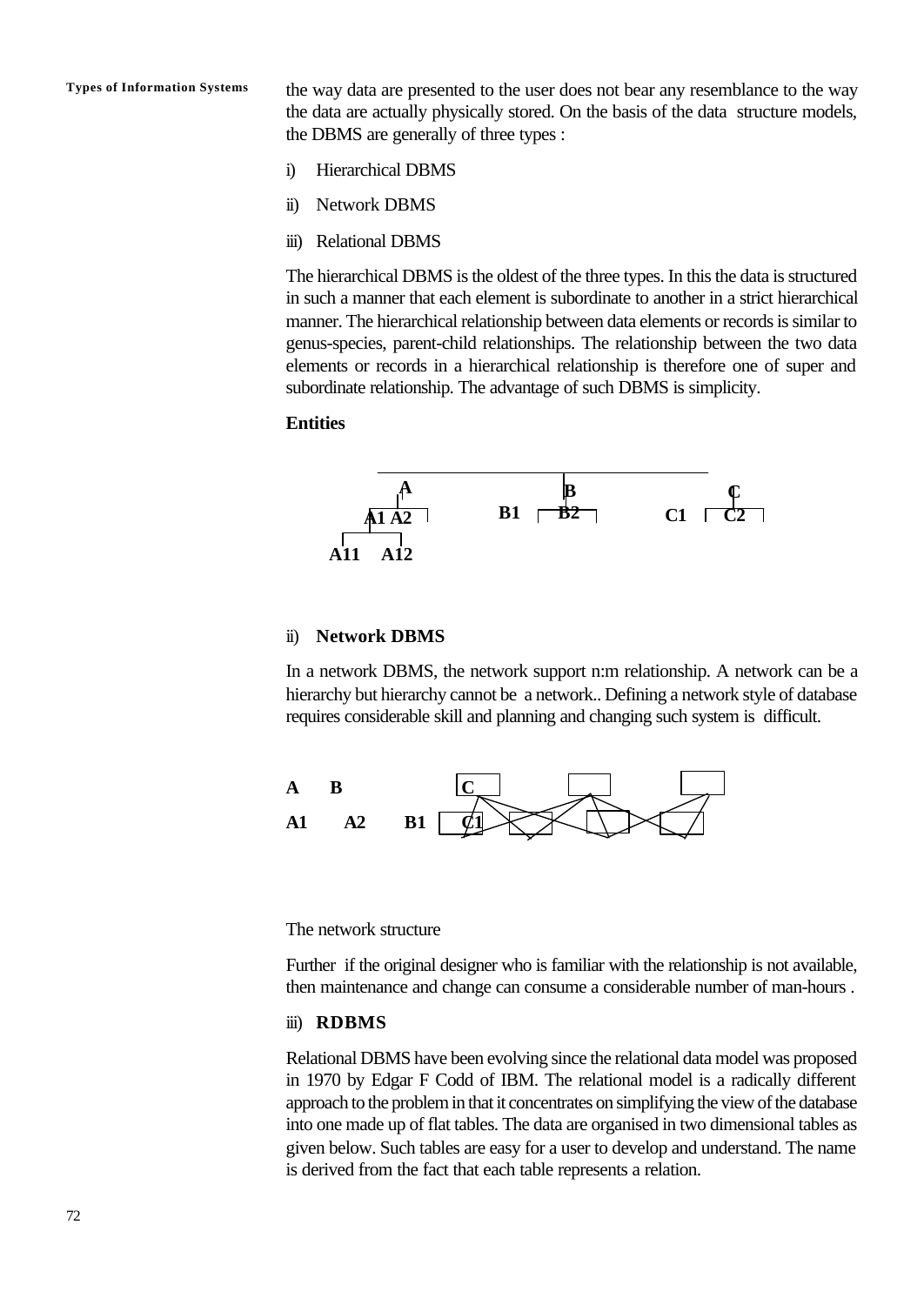| <b>Name</b> | <b>City</b> | <b>Profession</b> | Income (monthly) | Database Management<br><b>Systems</b> |
|-------------|-------------|-------------------|------------------|---------------------------------------|
| Ashok       | Delhi       | Medical           | 40000            |                                       |
| Neelam      | Varanasi    | Legal             | 15000            |                                       |
| Mohan       | Calcutta    | Scientists        | 20000            |                                       |
| Deepak      | Mumbai      | Engineer          | 30000            |                                       |

Since different users see different sets of data and different relationships among them, it is necessary to extract subsets of the table columns for same users and to join tables together to form larger tables for others. The mathematics provides the basis for extracting some columns from the tables and for joining various columns. This capability to manipulate relations provides a flexibility not normally available in a hierarchical or network structure.

The relational database management system has many advantages. Most of the DBMS are based on relational model because it is relatively easier for the user to understand.

# **4.5 DATABASE ORGANIZATION AND DEVELOPMENT**

The database design is a step by step procedure. The database design is done usually by a system analyst or database administrator. The overall process of database development and its organization are :

- i) Planning The overall scope and objectives of the database is defined. The hardware and software requirements and constraints must be identified.
- ii) Survey of Users Needs The survey/study must be conducted to identify the needs of potential users. An attempt should be made to ascertain present and future needs.
- iii) Conceptual Design The conceptual design of the database is a two-stage process:
	- a) The design of a conceptual schema which is an abstraction of the real world situation under consideration, and
	- b) Design of a logical structure, representing this schema.

The designing of a conceptual schema implies the representation of that part of the 'real model' that the database is about. The entities must be identified about which information or data is to be included in the database.

- iv) Physical Database Design At this stage the conceptual model is translated into physical database model that conforms to the features of particular DBMS. Every DBMS has its own database structure to store information.
- v) Design Implementation The physical model is implemented with the aid of the database management system in establishing information storage and retrieval systems of the organization.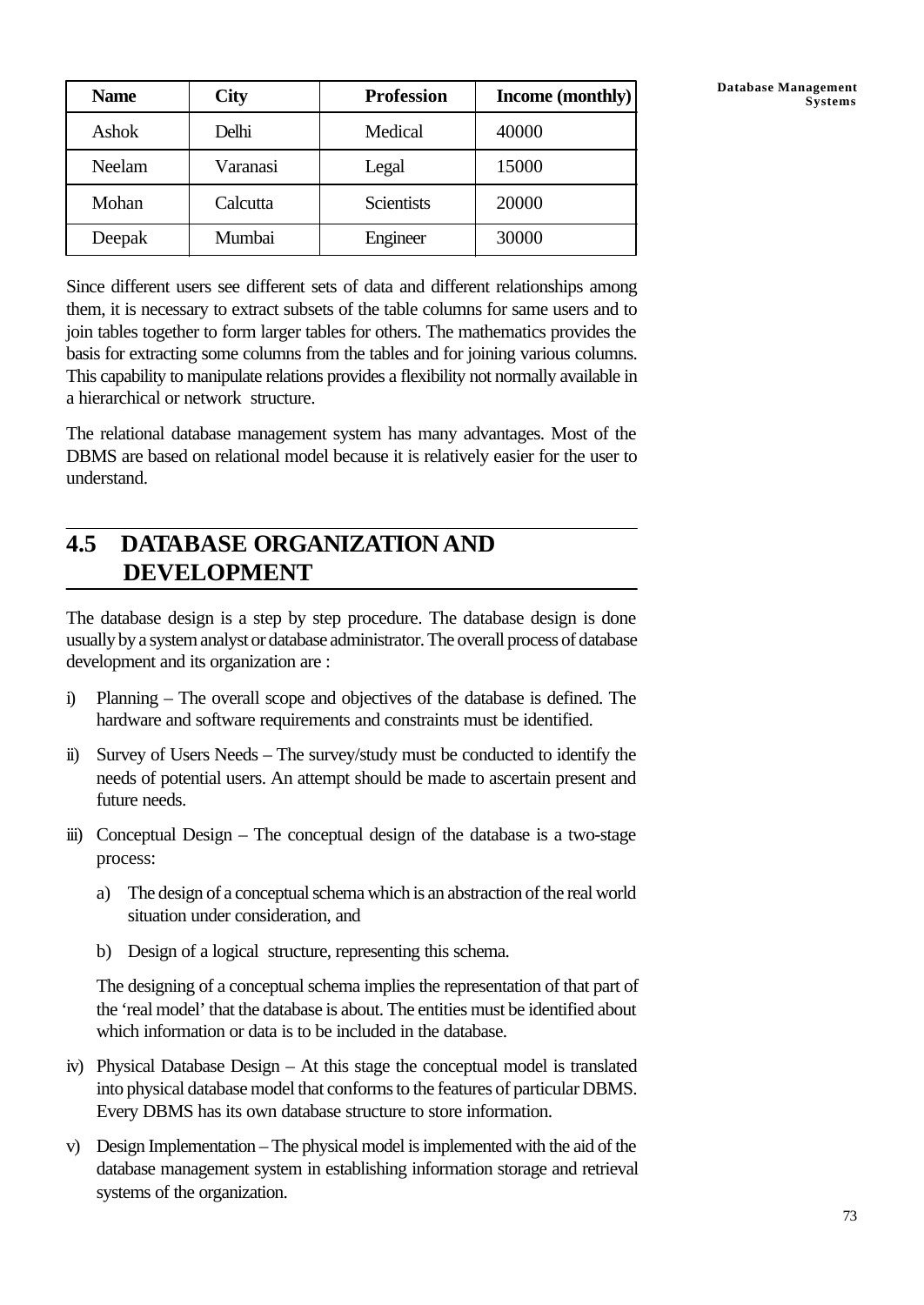**Types of Information Systems** vi) Testing and Evaluation – The implemented design is tested to ensure whether the system is working as expected. The system must be evaluated/monitored to maintain optimum level of efficiency.

# **4.6 RELATIONAL DATABASE MANAGEMENT SYSTEM**

The database management system based on the relational model was proposed by E.F. Codd of the IBM in 1970 and since then it has become an important concept in DBMS technology. The DBMS for micro-computers are based on relational model because it is relatively easy to understand from the user point of view. The basic concept in the relational model is that of a relation which is a set of theoretic notion.

From the pragmatic points of view, one can look at a relation as a table. The relations expressed in the form of a table has the following characteristics :

- i) Columns in a table are always homogenous. In other words the column of a table always contain items of the same kind whereas items in different columns may not be of the same kind.
- ii) Each item is a simple number or character string.
- iii) All rows of a table are distinct i.e. a table does not contain two row which are identical in every column.
- iv) The ordering of rows within a table is immaterial.
- v) The column of a table are assigned distinct names and the ordering of these columns is immaterial.

Hence each column and rows of a table can be uniqely identified by its content. Consequently one can use content addressibility as a means for accessing individual rows of the table.

So a relational database is a collection of data belonging to a system spread over a number of relations.

#### **Relational Algebra**

Let us consider, the relational model formally. This is called relational as relational algebra shall be concerned with the relation as a data structure and with the operations that can be performed on it. The keys (data items) play an important role in relational data base management system. The keys serve two basic purposes :

- Identification of tuples
- Establishing relationship between tables

The keys can be made up of a single attribute called single key attribute or multiple attributes called multi-key attributes. Keys formed by multiple attributes are also called composite or concatenated key.

The Cartesian product of two set A and B, denoted by  $A \times B$  is

 $A \times B = \{(a,b) : a \in A \text{ and } b \in B\}$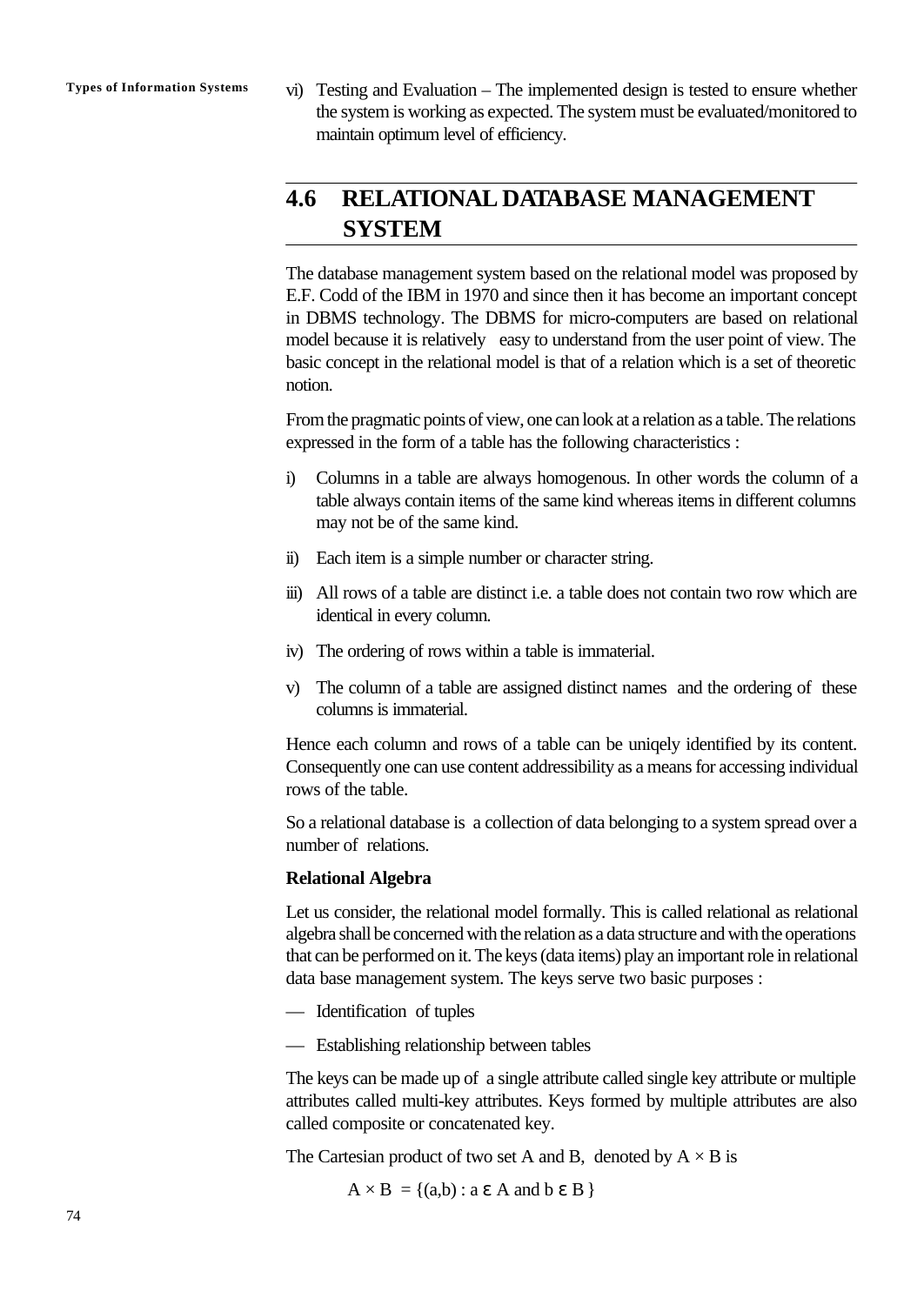The expanded Cartesian product X of n-set A1, A2, … An is defined by

$$
X (A_1, A_2 ... An) = \{a_1, a_2, ... a_n) .\}
$$

The element  $(a_1, a_2, \ldots, a_n)$  is called an n-tuple. Let there be two tuples d and e which are  $(d_1, d_2, ..., d_m)$  and  $(e_1, e_2, ..., e_n)$  respectively. One can define the operation of concatenation (^) as:

$$
a^{\wedge}e = (d_1, d_2, \dots dm, e_1, e_2, \dots e_n)
$$

That is the concatenation operator applied to two tuples of degree m and n respectively yields a (m+n) tuple.

The unit on which a relation is constructed is known as a domain. They are two kinds of domain –simple and compound. The simple domain is defined as a set of which each element is an integer or each element of which is a character string. A compound domain is the expanded Cartesian product of a finite number,  $N(N>1)$ of simple domains. N is called the degree of the compound domain.

Given domain  $D_1$ ,  $D_2$ , ...  $D_n$ , we define a relation R as a subset of the expanded Cartesian product of these domains as follows :

$$
R(D_1, D_2 ... D_n) \ C X(D_1, D_2 ... D_n)
$$

In general, we say that a relation defined over n domain has a degree n or is in n-ary. The element of this set are n-tuples. The definition of a relation gives a name to the relation and specifies the components over which it is defined. These components are referred to as relation attributes or attributes for short. A relational schema is defined to be a collection of relation definitions. It should be obvious that the relational schema can be used to represent the data base schema.

| Order no | Author         | Title                     | <b>Supplier</b>               | Date      |
|----------|----------------|---------------------------|-------------------------------|-----------|
| 215      | William, J.    | Information<br>Technology | <b>Student Friends</b>        | 31.3.1999 |
| 216      | Naveen Prakash | Database<br>Management    | Vishwa Vidyalaya<br>Prakashan | 1.4.1999  |
| 217      | Singh, R.K.    | Child Psychology          | <b>Current Books</b>          | 2.4.1999  |
| 218      | Mishra, L.     | <b>Organic Chemistry</b>  | Popular Book House            | 3.4.1999  |
| 219      | T. Lal         | Algebra                   | Vikas                         | 5.4.99    |

Relational Table for books

The above table contains information about books: order no, supplier, title, date of order. While constructing the tables of the relational model one has to fulfil the following requirements:

- Each table must be given a unique heading
- Each attribute must be given a name, referred to as keys
- Each entity record or tuple corresponding to a row in the table must have an attribute or combination of attributes which serves as unique identifier referred to as a primary key.

Within one table, we consider a set of attributes which defines the entity type or a particular facet of the entity type with which we may be concerned in a given context. Each row or tuple in the table represents data for a particular order. An attribute B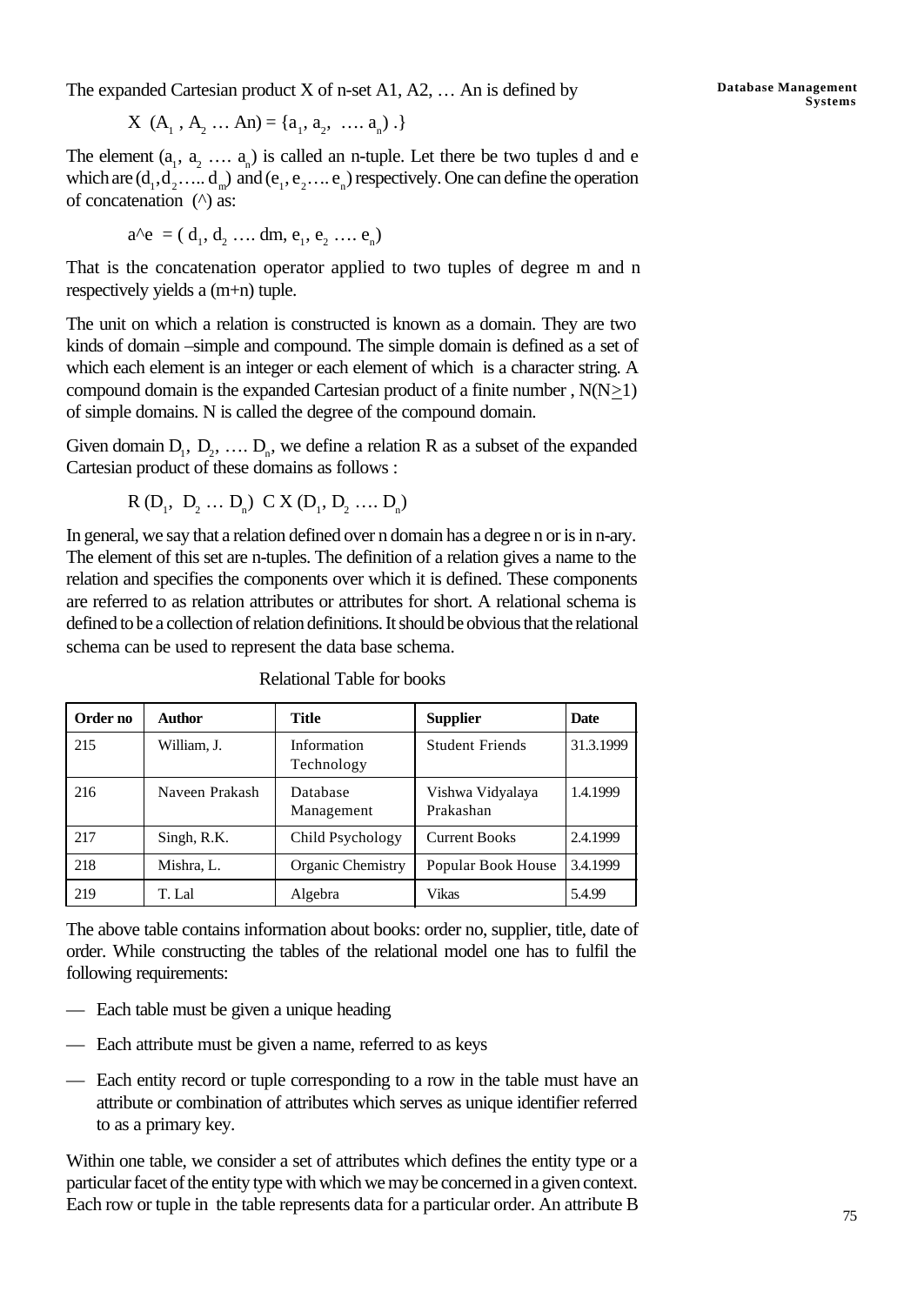**Types of Information Systems** is said to be functionally dependent on the attribute A if the value of attribute A always determines the value of the attribute B.

 $A \longrightarrow B$  i.e., A is determinant of B

A functional dependency may involve more than two attributes.

#### **Normalisation**

The normalisation technique is concerned with translating a conceptual design into a set of well designed relational table. The normalisation is a major task in designing a relational database. The process of normalisation ensures that there will be no problem in updating the database and that operations on the various relations will not lead to inconsistent and incorrect data. During the normalisation process, the designer first looks to be sure that the relations are in first normal form, next he or she checks for second normal form and finally for third. The first normal form requires that all occurrences of a record type contain the same number of fields. It may be noted that normalisation is primarily aimed at preventing or reducing data maintenance problems rather than improving retrieval efficiency. Normalisation of relations removes anomalies in the database.

The second and third normal forms require the designer to examine the relationship between key fields and other fields in the record. To conform to second and third normal forms, each non-key field must give us information about the entire key and nothing but the key.

e.g. suppose that one has a relationship as follows :

Order Author Title Supplier Data No.

If author and title forms a composite key, this relationship is not in second normal form. Note that its author and title would be repeated in each record that stores information about a part in another. If the author changed then every record of a order number would have to be updated. What would happen if there were no order number relating to author or book. Then it is possible that database would like to keep track of the author, since there would be no record having its author. The relations can be made to conform to second normal form by splitting it into two relations.

| Order | Author | Title | Supplier | Data |
|-------|--------|-------|----------|------|
| No.   |        |       |          |      |
|       | Author | Title | Supplier | Data |

Ordernumber and Author could be the combined key for the relation and author can be the key for the second.

Thus normalisation is a systematic process of transforming initial conceptual design first into a set of relational table in First normal form (1NF) by assigning a unique key to each entity type table and removing repeating group from the tables by splitting each into two or more new entity types or relation tables. The set of relational tables in 1NF may be changed into set of tables in second normal form (2NF) by removing partial functional dependencies within tables. It is accomplished by splitting of these dependencies into new separate tables. The set of tables in 2NF may be converted into a new set of tables in third normal form (3NF) by eliminating transitive dependencies.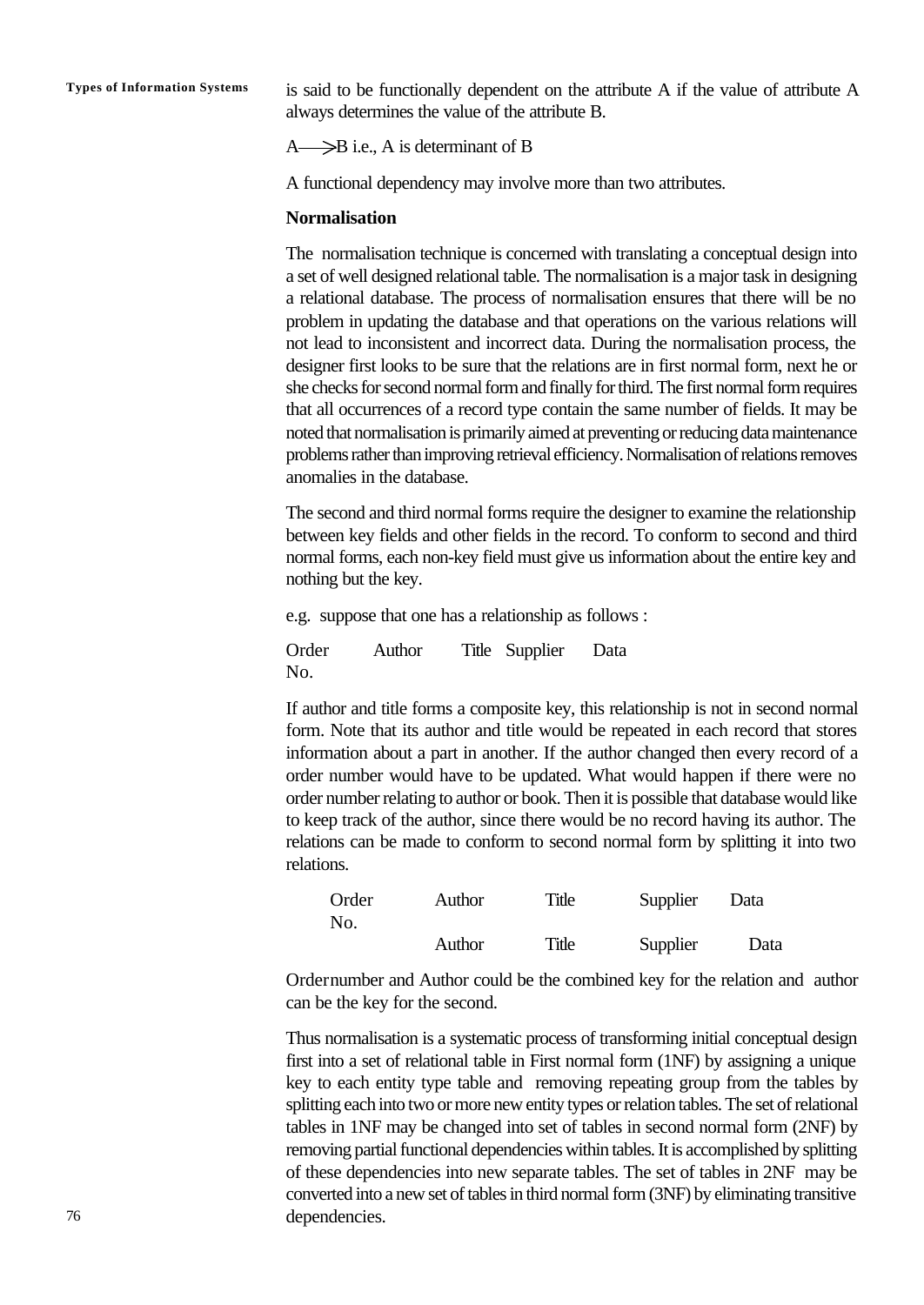First normal form (1NF), Second normal form (2NF), Third normal form (3NF), Fourth normal form (4NF), Fifth normal form (5NF), and the highest normal form is called domain/key normal form (DK/NF).

### **Example of Normalisation Process**

### **Employee Employee Name Place of Work Child**

|                         |                      | <b>Child name</b> | Date of Birth | <b>Sex</b> |
|-------------------------|----------------------|-------------------|---------------|------------|
| <b>Employee</b><br>name | <b>Place of work</b> | <b>Child</b>      |               |            |
|                         |                      | <b>Child name</b> | Date of birth | <b>Sex</b> |
| <b>Ashok</b>            | Varanasi             | Suraj             | 12-7-1985     | M          |
| Vinay                   | New Delhi            | Arpita            | 14-7-1986     | F          |
| Surendra                | Allahabad            | Ashish            | 15-10-1988    | M          |

### **Representation of employee**

| <b>Employee</b><br>name | <b>Place of work   Child name</b> |        | Date of birth | <b>Sex</b> |
|-------------------------|-----------------------------------|--------|---------------|------------|
| Ashok                   | Varanasi                          | Suraj  | 12-7-1985     | M          |
| Vinay                   | New Delhi                         | Arpita | 14-7-1986     | F          |
| Surendra                | Allahabad                         | Ashish | 15-10-1988    | M          |

### **Fig 2(a) Employee in 2 NF**

It can be split into two representation employee and child.

| <b>Employee</b>         |                         |          |                               | <b>Employee Child</b> |                 |
|-------------------------|-------------------------|----------|-------------------------------|-----------------------|-----------------|
| name                    | <b>Place</b><br>of work |          | <b>Employee Child</b><br>name | Date<br>name          | Sek<br>of birth |
| <b>Employee</b><br>name | <b>Place of</b><br>work | name     | <b>Employee Child name</b>    | Date of<br>birth      | <b>Sex</b>      |
| Ashok                   | Varanasi                | Ashok    | Suraj                         | 12-7-1985             | M               |
| Vinay                   | New Delhi               | Vinay    | Arpita                        | 14-7-1986             | F               |
| Surendra                | Allahabad               | Surendra | Ashish                        | 15-10-1988            | M               |

### **Fig 2 (b) Employee in 1NF**

### **Functional Dependencies**

Dependency refers to the relationship among attributes. These attributes may belong to the same relation or different relations. Dependencies can be of various types, viz. functional dependencies, transitive dependencies, multi-level dependencies etc.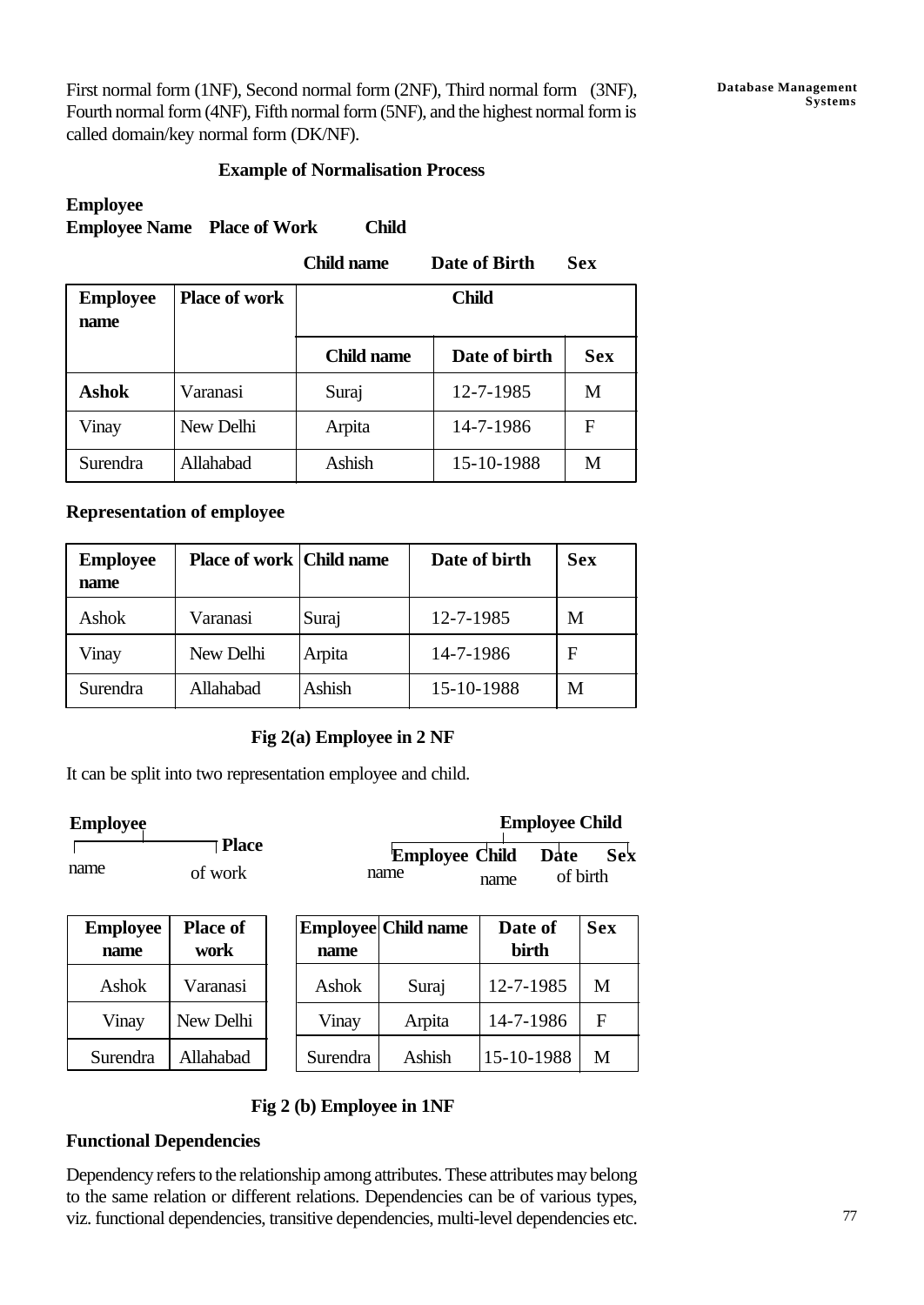**Types of Information Systems** Functional dependence is a relationship that exists between any two fields or attributes. We may say that a field A of an n-set O is functionally dependent upon field B of O ( written  $B \to A$ ) if each value of B has precisely one value of A corresponding to it at every instant of time.

It can be represented as

- i)  $J \rightarrow K$
- ii)  $J \rightarrow L$
- iii)  $K \rightarrow J$
- iv)  $L \rightarrow K$

Transitive dependency is a form of intermediate dependency. For example if we have attributes or groups of attributes A, B and C such that A determines B and B determines C, i.e.

 $A \rightarrow B$  $B \rightarrow C$ 

In the above example, we can say that there exist transitive dependency between A and O.

The multi-valued dependency refers to m:n ( many to many) relationships. The multivalued dependency exist between two data items when one value of the first data item gives a collection of values of the second data item i.e., it multi-determines the second data items.

#### **Self Check Exercise**

- 1) Discuss the definition and functions of DBMS.
- 2) Explain the important components of DBMS.
- 3) What is relational database management system ?
- **Note:** i) Write your answers in the space given below.
	- ii) Check your answer with the answers given at the end of this unit.

................................................................................................... ................................................................................................... ................................................................................................... ................................................................................................... ...................................................................................................

### **4.7 SUMMARY**

The use of database management system represents one of the most significant trends in the field of computer-based information systems. A database management system (DBMS) is a collection of software for processing a collection of interrelated data known as 'database'. The objective of a database management system is to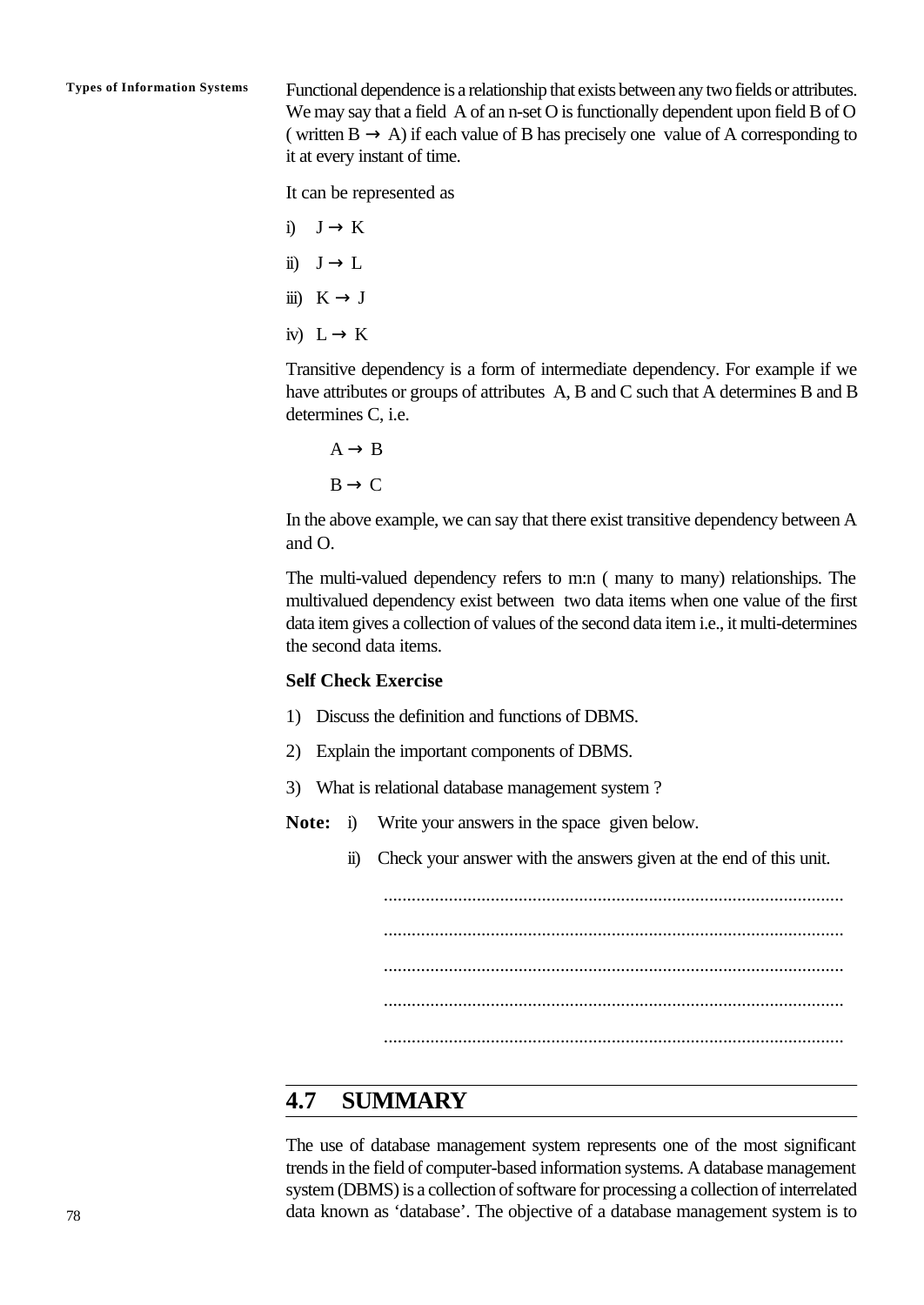facilitate the creation of data structure and relieve the programmer of the problem of setting up complicated files. A complete DBMS separates the definition of data from the programmes that access it. With a DBMS, it is possible to design file structures much more easily and to set up a database that can be used by a number of different application programmes. In modern times RDBMS is being developed and used more and more.

# **4.8 ANSWERS TO SELF CHECK EXERCISES**

1) The database management system (DBMS) can be defined as an integrated set of programmes that serves as interface between application programmes and a set of coordinated integrated physical files called a database. A database management system provides the capabilities for creating maintaining and changing a database as well as retrieving information from it. In other words DBMS is a series of programmes that allows the user to easily create and modify database. The database is a collection of related sets of data or data files that are structured in various ways to meet multiple processing and retrieval needs of users.

*The main functions of DBMS are:*

- i) Integration
- ii) Data independence logical and physical
- iii) Data retrieval, analysis, modification and storage
- iv) Primary
- v) Integrity controls and recovery methods
- vi) Compatibility
- vii) Concurrency support
- viii) Support of complex file structures and access paths.
- 2) The important components of DBMS are :
	- i) Data Definition Language (DDL) It provides the mechanism for organizing and structuring the databases and defining the data elements.
	- ii) Data Manipulation Language (DML). It provides the mechanism for data manipulation such as creation, updating, deletion, replacement, retrieval and storage of data or records.
	- iii) Query Language This provides the mechanism to provide answers to the user queries.
	- iv) Data input system for inputting of data
	- v) Communication sub-system to support a number of on-line users.
- 3) The relational database management system is a DBMS based on the relational model of data organization. It was first propounded by EF Coded of the IBM in 1970. In the relational DBMS the relations between data or entities are expressed in the form of tables.